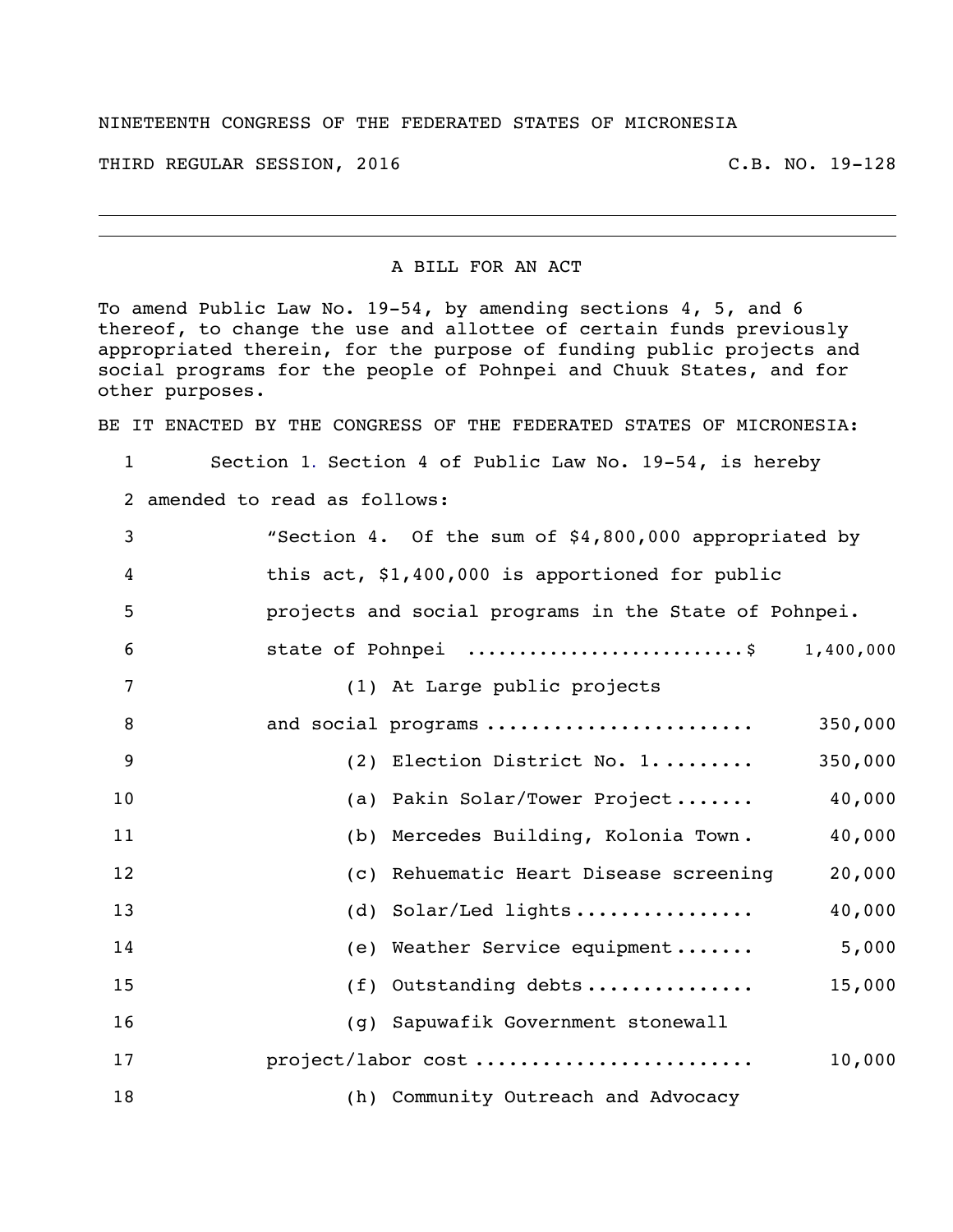| $\mathbf{1}$   |                                           | 15,000  |
|----------------|-------------------------------------------|---------|
| $\overline{2}$ | (i) Pohnpei Municipal Council Association | 5,000   |
| 3              | Community cleanup<br>(j)                  | 10,000  |
| 4              | Lih en Alem civic center<br>(k)           | 15,000  |
| 5              | Kolonia Council Recording System<br>(1)   | 10,000  |
| 6              | (m) Water Desalination System             |         |
| 7              | for Outer Islands                         | 25,000  |
| 8              | (n) Palikir school maintenance/fencing    | 100,000 |
| 9              | (3) Election District No. 2               | 350,000 |
| 10             | (a) Agriculture fair                      | 10,000  |
| 11             | (b) Wone School road paving               | 40,000  |
| 12             | (c) Madolenihmw water system              |         |
| 13             | upgrade (Mand)                            | 5,000   |
| 14             | (d) Lohd Main Road Access paving          | 40,000  |
| 15             | Rohi/Rehntu culverts/bridges<br>(e)       | 50,000  |
| 16             | Sapwalap School utility house<br>(f)      | 10,000  |
| 17             | Purchase of PVC pipes/water<br>(q)        |         |
| 18             | catchments                                | 10,000  |
| 19             | (h) Pohrasapw culvert repair              | 5,000   |
| 20             | Students financial assistance<br>(i)      | 10,000  |
| 21             | Youth sports activities<br>(j)            | 10,000  |
| 22             | Pohrasapw/Sounkiroun loop<br>(k)          | 15,000  |
| 23             | Kepinle, Kitti access road<br>(1)         | 10,000  |
| 24             | ED2 Administrative support/cost.<br>(m)   | 20,000  |
| 25             | Lehdau, Madolenihmw road upgrade<br>(n)   | 20,000  |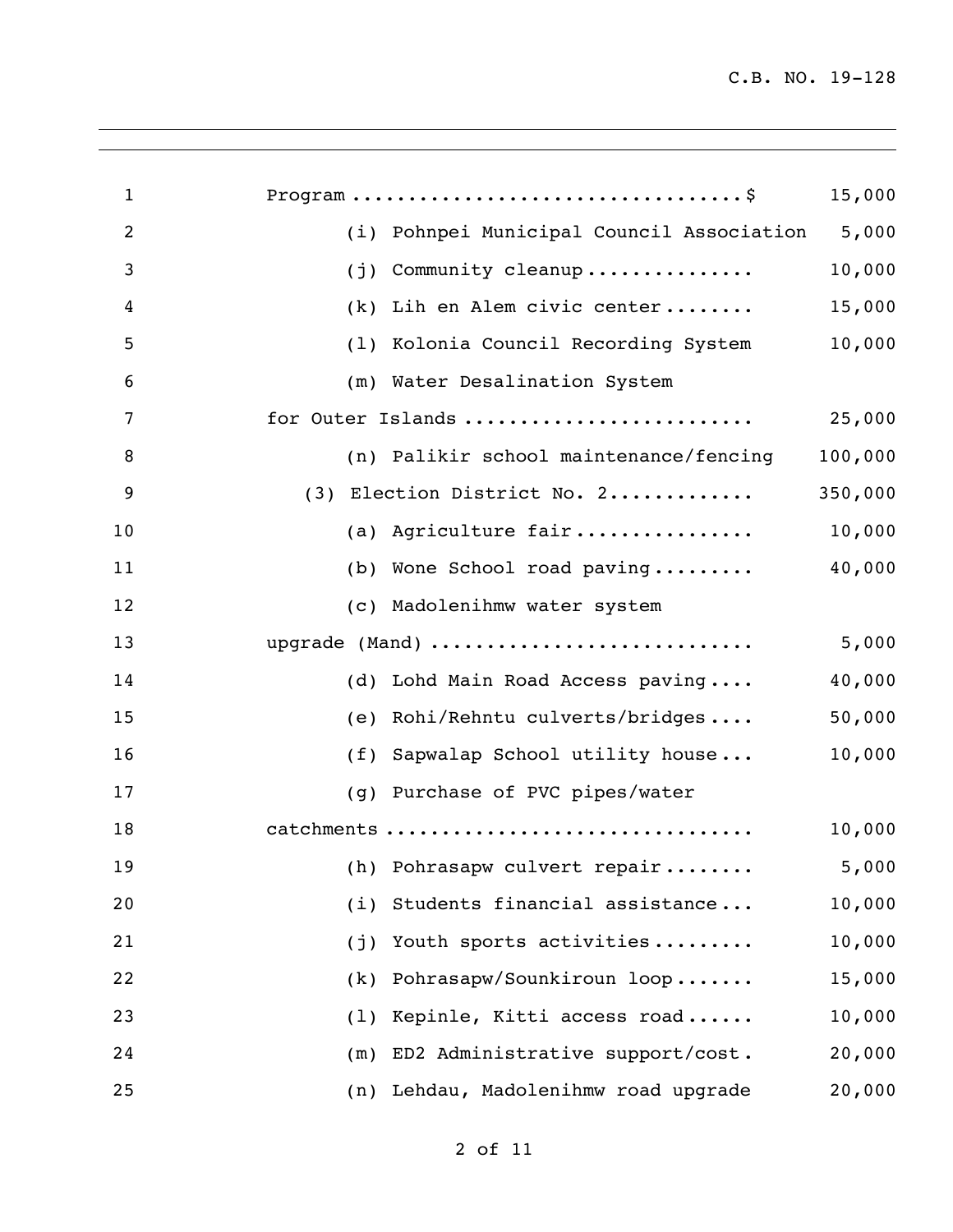| $\mathbf{1}$ | (0)                                 | Constitution Day activities/programs \$                  | 5,000    |
|--------------|-------------------------------------|----------------------------------------------------------|----------|
| 2            | (p)                                 | Liberation day activities/programs                       | 10,000   |
| 3            | (q)                                 | Isokehnedi building                                      | 35,000   |
| 4            |                                     | (r) ED2 project matching fund                            | 45,000   |
| 5            |                                     | (4) Election District No. 3                              | 350,000  |
| 6            |                                     | (a) Election District No. 3 road/                        |          |
| 7            |                                     | utilities improvement  [180,0000]                        | $-0-$    |
| 8            |                                     | (b) School improvement projects                          | 45,000   |
| 9            | (C)                                 | Mwokil Municipal government subsidy                      | 15,000   |
| 10           | (d)                                 | Pingelap Municipal government subsidy                    | 15,000   |
| 11           | (e)                                 | Medical referrals                                        | 15,000   |
| 12           |                                     | (f) Nett Municipal government subsidy                    | 15,000   |
| 13           | (q)                                 | U Municipal government subsidy                           | 15,000   |
| 14           |                                     | (h) Community Outreach and Advocacy                      |          |
| 15           |                                     |                                                          | 15,000   |
| 16           |                                     | (i) Community activities/                                |          |
| 17           |                                     |                                                          | 20,000   |
| 18           | (i)                                 | Power extension                                          | 70,000   |
| 19           |                                     | $(k)$ Nett roads                                         | 60,000   |
| 20           | (1)                                 | U roads <u></u>                                          | 50,000   |
| 21           | (m)                                 | Lien Alem                                                | 15,000'' |
| 22           |                                     | Section 2. Section 5 of Public Law No. 19-54, is hereby  |          |
| 23           | further amended to read as follows: |                                                          |          |
| 24           |                                     | "Section 5. Of the sum of \$4,800,000 appropriated by    |          |
| 25           |                                     | this act, \$2,100,000 is apportioned for public projects |          |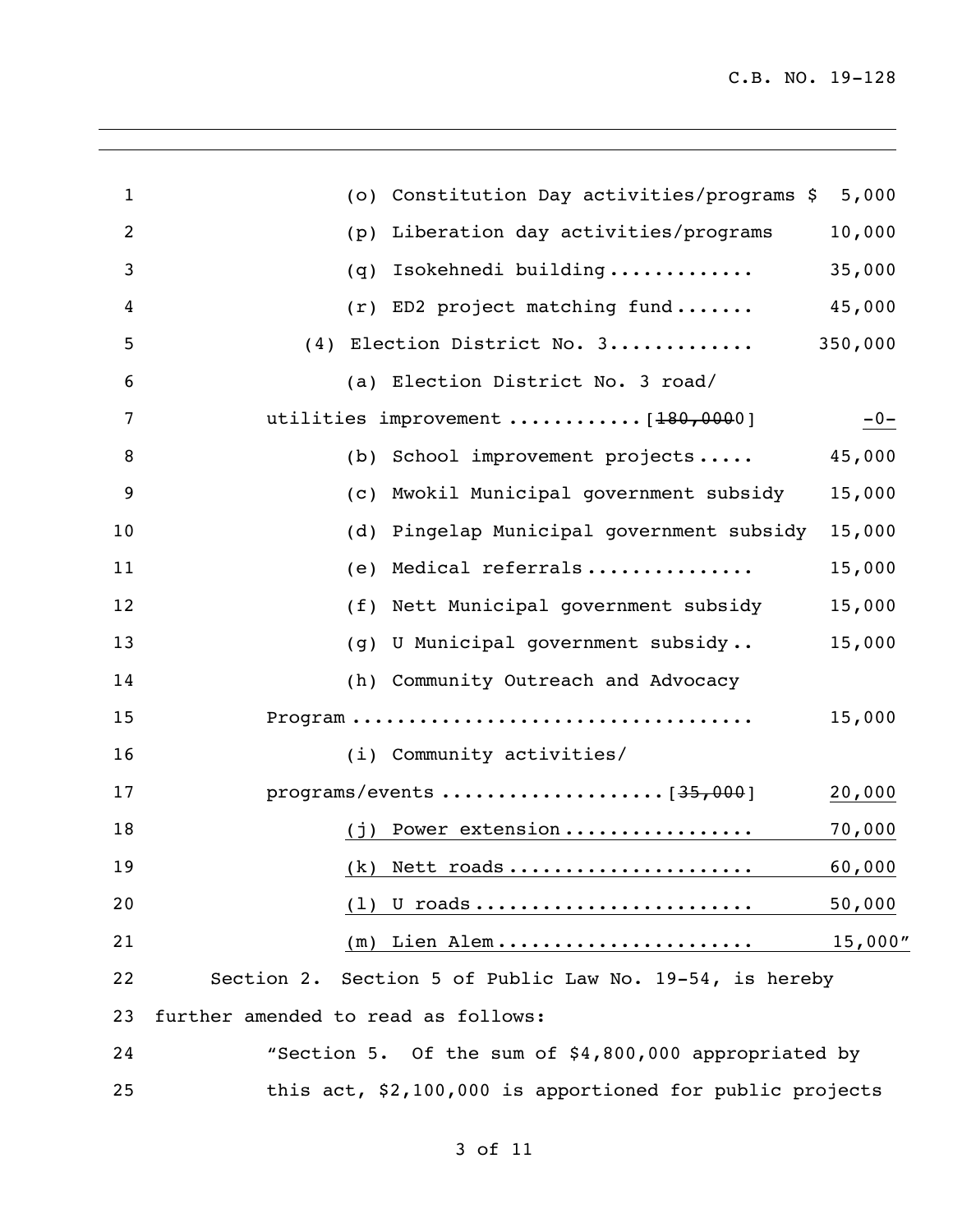| $\mathbf{1}$   | and social programs in the state of Chuuk.   |
|----------------|----------------------------------------------|
| $\overline{2}$ | State of Chuuk \$ 2,100,000                  |
| 3              | 350,000                                      |
| 4              | (a) Allottee's administrative                |
| 5              | support cost<br>20,000                       |
| 6              | (b) Municipal subsidies and prior            |
| 7              | 62,500                                       |
| 8              | (c) Community Infrastructure                 |
| 9              | and Housing Improvement/Renovation/New       |
| 10             | Construction<br>40,000                       |
| 11             | 30,000<br>(d) Students financial assistance  |
| 12             | 10,000<br>(e) Mortlocks Goodwill Games 2016  |
| 13             | (f) $POL/Freight/Charles [20,000]$<br>10,000 |
| 14             | 60,000<br>Fishing projects<br>(g)            |
| 15             | (h) Contributions to state, municipal        |
| 16             | and community activities, programs           |
| 17             | 30,000                                       |
| 18             | (i) Tolensom Community Facilities lighting   |
| 19             |                                              |
| 20             | (j) [Purchase of heavy equipment/parts]      |
| 21             | Land transportation  [40,000]<br>35,000      |
| 22             | (k) Roads/Docks/Seawalls improvement         |
| 23             | and beautifications<br>20,000                |
| 24             | (2) Election District No. 1<br>350,000       |
| 25             | (a) Purchase and operation of                |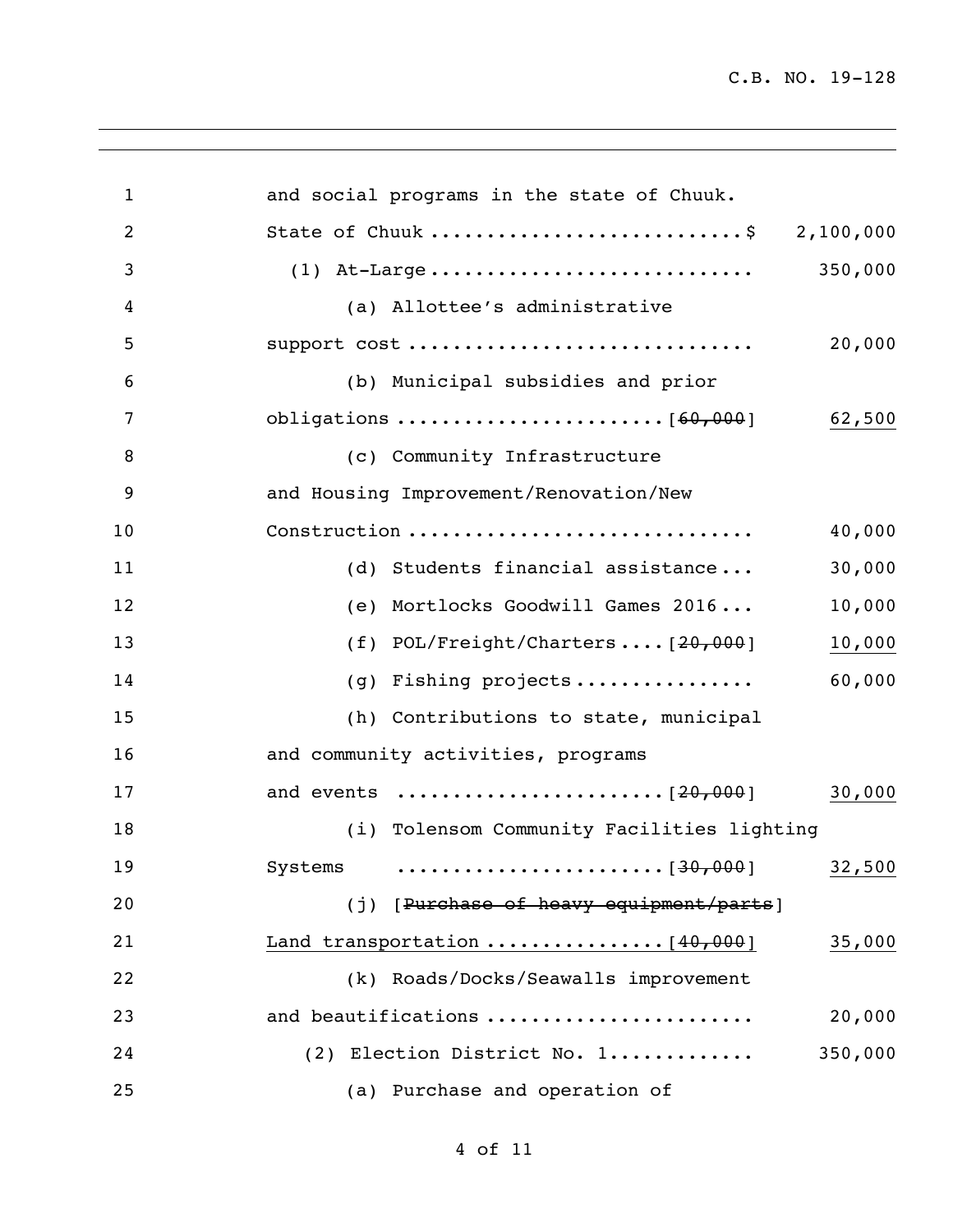| $\mathbf{1}$   | MIDA's Sea vessels \$                                                                | 90,000  |
|----------------|--------------------------------------------------------------------------------------|---------|
| $\overline{2}$ | (b) Municipal governments subsidy                                                    | 66,000  |
| 3              | (c) Poverty alleviation, Housing and                                                 |         |
| 4              | Multi-purpose buildings repair, improvement and                                      |         |
| 5              | projects                                                                             | 144,000 |
| 6              | (d) Municipal/Community/traditional                                                  |         |
| 7              | event special occasions                                                              | 30,000  |
| 8              | (e) Mortlocks students scholarships at                                               |         |
| 9              | Christian Faith Walk College (CFC)                                                   | 10,000  |
| 10             | (f) Mortlockese students at Christian                                                |         |
| 11             | College Pastoral Institute (CCPI)                                                    | 10,000  |
| 12             | (3) Election District No. 2                                                          | 350,000 |
| 13             | (a) Community housing rehabilitation                                                 |         |
| 14             | $\texttt{program} \dots \dots \dots \dots \dots \dots \dots \dots \dots \dots \dots$ | 100,000 |
| 15             | (b) Fishing projects                                                                 | 30,000  |
| 16             | (c) Election District 2 administrative                                               |         |
| 17             | support/cost                                                                         | 20,000  |
| 18             | (d) POL/Freight/Charters                                                             | 10,000  |
| 19             | (e) Land transportation                                                              | 15,000  |
| 20             | (f) Chuuk International Airport WIFI                                                 | 2,500   |
| 21             | (q) Community Outreach and Advocacy                                                  |         |
| 22             |                                                                                      | 30,000  |
| 23             | (h) Contractual services (school                                                     |         |
| 24             | teacher/(cook/consultant)                                                            | 10,000  |
| 25             | (i) Weno General Election                                                            | 17,500  |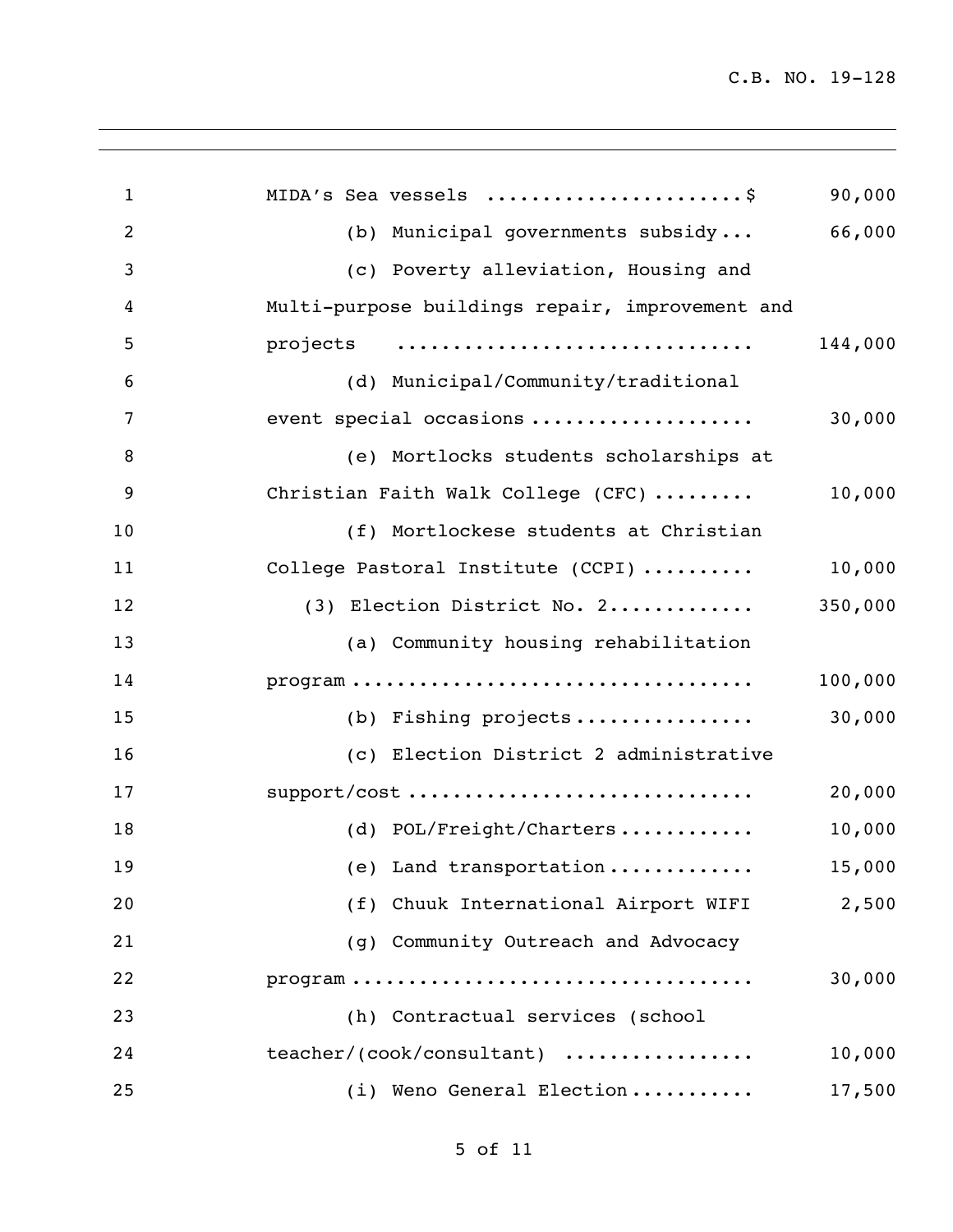|                                              | 10,000  |
|----------------------------------------------|---------|
| (j) Human remain repatriation \$             |         |
| (k) Prior obligation and outstanding         |         |
| debts\$10,000                                |         |
| (1) Food security program                    | 30,000  |
| (m) Students financial assistance and        |         |
| outstanding debts                            | 10,000  |
| (n) Weno Municipal government subsidy        | 5,000   |
| (o) Water system project                     | 10,000  |
| Solar and power distribution system<br>(p)   | 10,000  |
| (q) Community leaders'                       |         |
| conference/travel cost                       | 10,000  |
| (r) Chuuk State Governor's Office subsidy    | 10,000  |
| (s) Youth activities, programs and events    | 5,000   |
| (t) Chuuk Women Council                      | 5,000   |
| (4) Election District No. 3                  | 350,000 |
| (a) Fishing project grant                    | 55,000  |
| (b) Housing and Community Hall               |         |
| supplemental/typhoon Maysak                  | 30,000  |
| (c) Multi-purpose building/facilities        |         |
| repair/improvement                           | 20,000  |
| (d) ED3 Network improvement/installation/    |         |
| IP Network and internet connectivity project | 30,000  |
| (e) Tonowas Power/Electricity distribution   |         |
| and lighting installation/accessories        | 25,000  |
| (f) Coconut trees rehabilitation project     | 25,000  |
|                                              |         |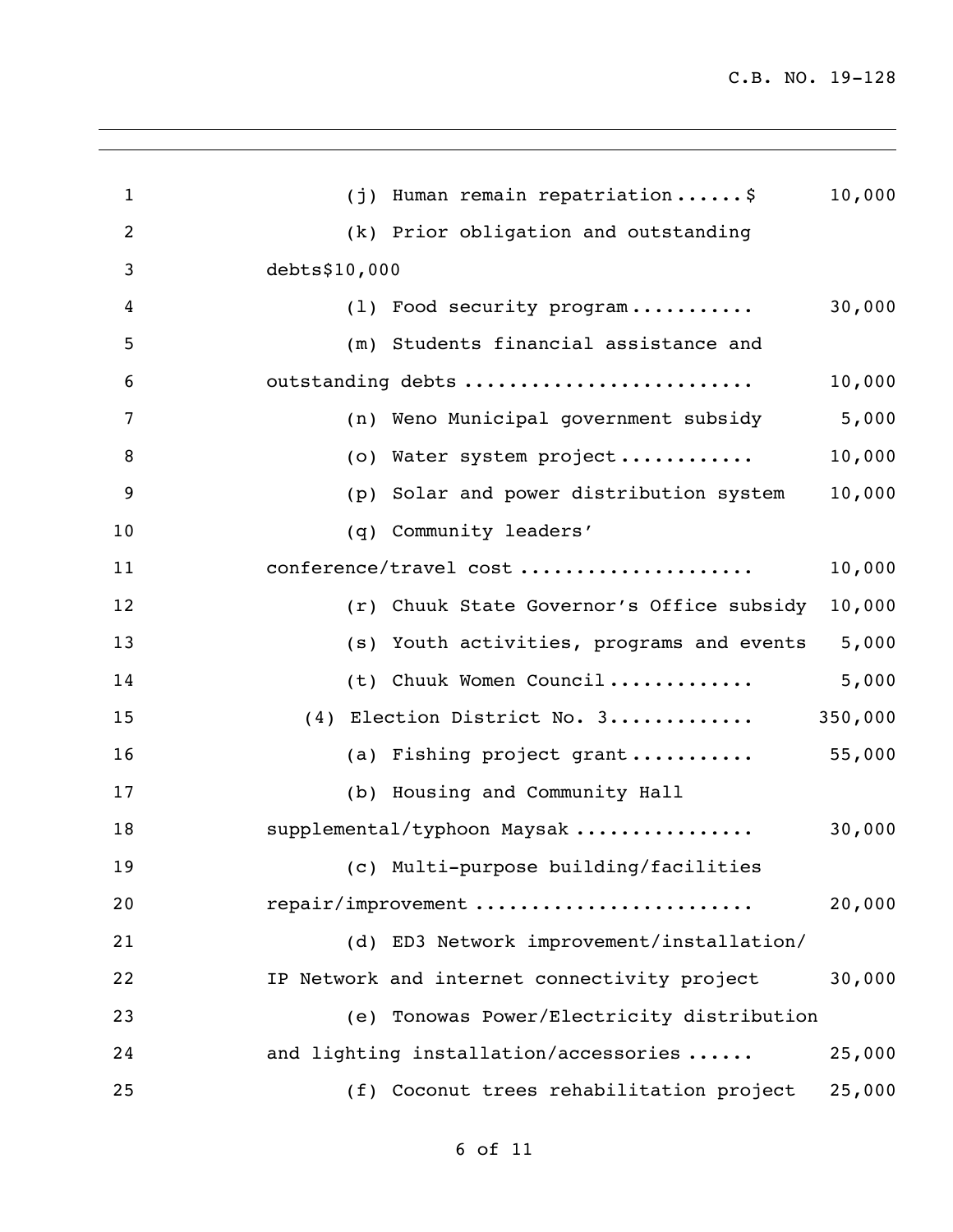| $\mathbf{1}$   | (g) Road/Seawalls/Taro Patch protection/    |        |
|----------------|---------------------------------------------|--------|
| $\overline{2}$ | improvement/relocation/beautification -     |        |
| 3              | Polle to Ununo, Fefen \$                    | 10,000 |
| 4              | (h) Failuk Uteisom cultural Community       |        |
| 5              | Hall, Fongen, Fefen                         | 5,000  |
| 6              | (i) Farmers and Associations                |        |
| 7              | contribution/(intensive program) Fefen      | 7,000  |
| 8              | (j) Food relief program/contribution        | 30,000 |
| 9              | (k) Contributions to Associations in US     |        |
| 10             | Mainland, Hawaii, Guam and Saipan           | 15,000 |
| 11             | (1) Water system project                    | 10,000 |
| 12             | (m) Students/SNDA sub office                |        |
| 13             | transportation need and services in Pohnpei | 7,000  |
| 14             | (n) Administrative support service/costs    | 15,000 |
| 15             | (o) Community Outreach and Advocacy         |        |
| 16             |                                             | 20,000 |
| 17             | (p) Community Hall - Nefoo                  |        |
| 18             | Uteisom Nukanap, Uman                       | 6,000  |
| 19             | (q) Fitiman, Uteisom Community Hall,        |        |
| 20             | Machou, Uman                                | 7,000  |
| 21             | (r) Epinefow Community Hall                 |        |
| 22             | supplement Sopou, Uman                      | 3,000  |
| 23             | (s) SNDA Office space rental                | 10,000 |
| 24             | (t) Road improvement/repair (Paitiw         |        |
| 25             | Elementary School)                          | 10,000 |
|                |                                             |        |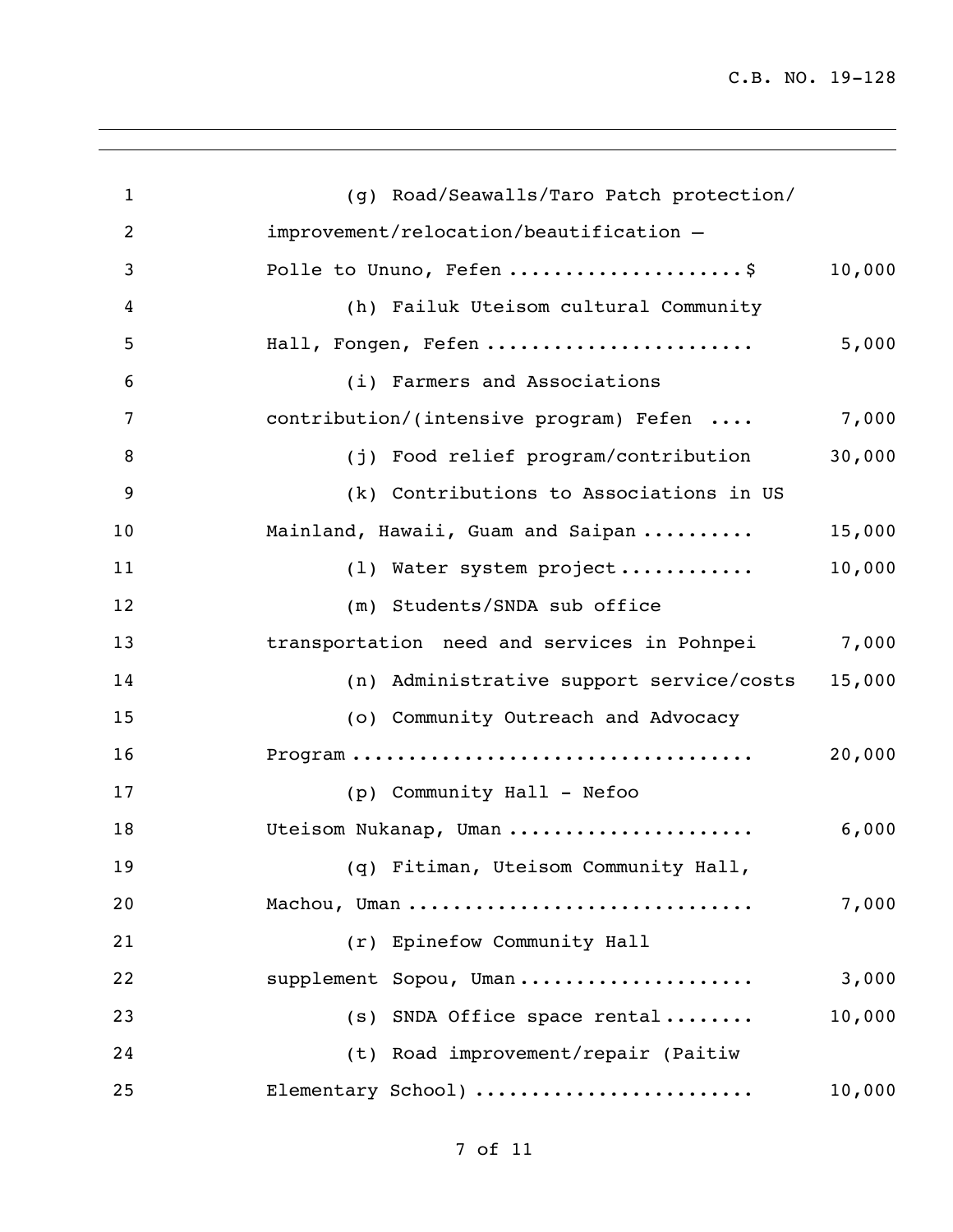| $\mathbf{1}$   | (u) Business startup                             |         |
|----------------|--------------------------------------------------|---------|
| $\overline{2}$ | and Entrepreneurship \$                          | 10,000  |
| 3              | (5) Election District No. 4                      | 350,000 |
| 4              | (a) Fishing project subsidy                      | 50,000  |
| 5              | Humanitarian assistance subsidy<br>(b)           | 50,000  |
| 6              | FDA Administrative cost<br>(c)                   | 15,000  |
| 7              | Municipal governments subsidies<br>(d)           | 100,000 |
| 8              | Low Income housing subsidy<br>(e)                | 50,000  |
| 9              | Repatriation of human remain<br>(f)              | 15,000  |
| 10             | Leadership/students/patients travel<br>(g)       | 20,000  |
| 11             | Students land transportation<br>(h)              | 20,000  |
| 12             | (i) Faichuk Island Leaderhip conference          | 30,000" |
| 13             | (6) Election District No. 5                      | 350,000 |
| 14             | (a) $POL/Freight/Character \ldots \ldots \ldots$ | 20,000  |
| 15             | (b) Community and Low income housing             |         |
| 16             | improvement/renovation                           | 35,000  |
| 17             | (c) Municipal governments subsidy                | 20,000  |
| 18             | (d) Northwest House of Representative            |         |
| 19             | delegation subsidy                               | 15,000  |
| 20             | (e) Community Outreach and Advocacy              |         |
| 21             |                                                  | 15,000  |
| 22             | (f) Students Financial Assistancesubsidy         | 30,000  |
| 23             | (g) Food relief program                          | 20,000  |
| 24             | (h) Election District No. 5                      |         |
| 25             | Administrative Support                           | 20,000  |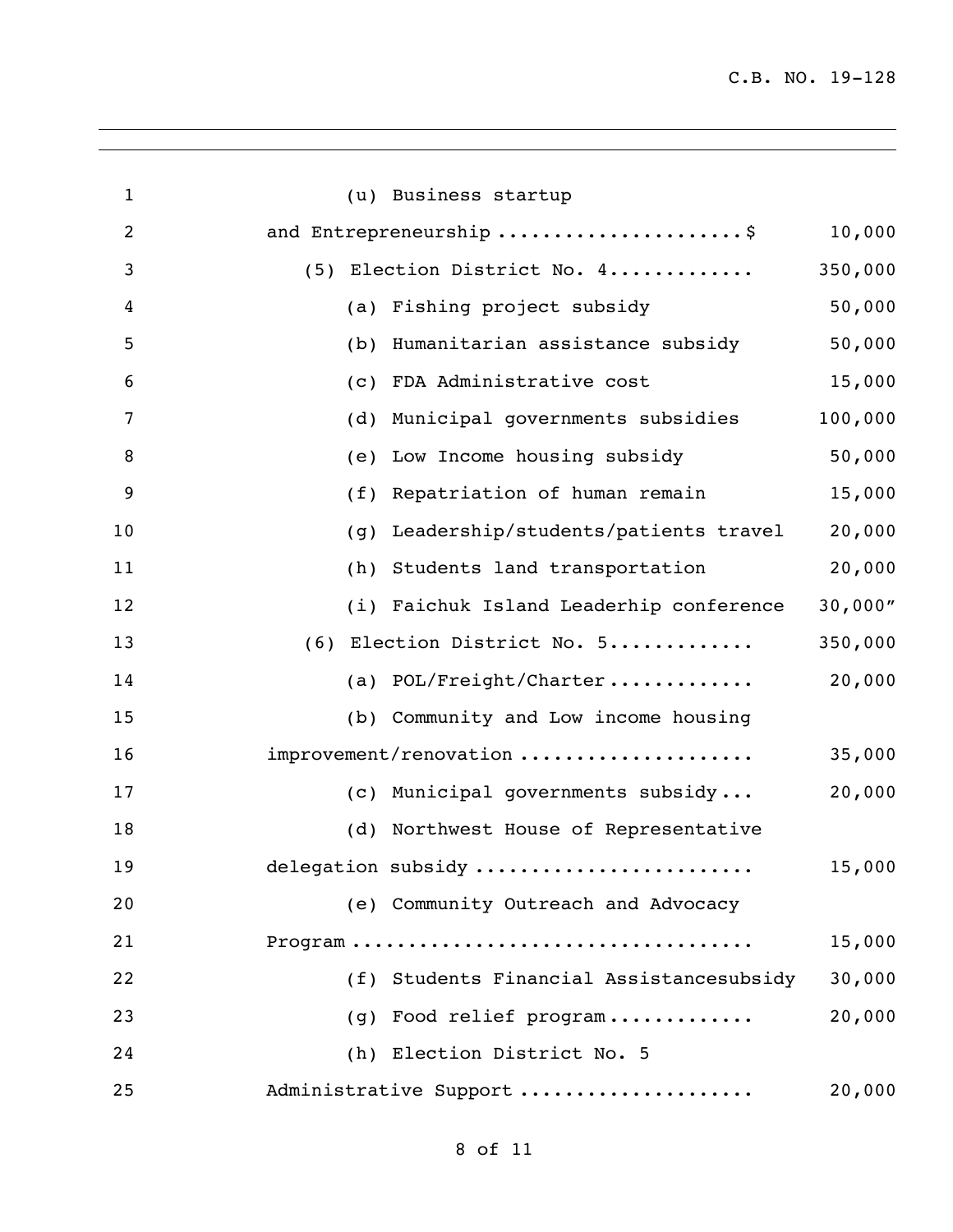| $\mathbf{1}$   | (i) Pacific Festival of Arts                            |
|----------------|---------------------------------------------------------|
| $\overline{2}$ | 30,000                                                  |
| 3              | (j) Patient Referral and Human                          |
| 4              | Remain Repatriation<br>20,000                           |
| 5              | (k) Contractual Service for Grant Writer<br>10,000      |
| 6              | 50,000<br>(1) Solar and Communication System            |
| 7              | Water Tanks<br>15,000<br>(m)                            |
| 8              | 8,000<br>(n) MS Yolap operation subsidy                 |
| 9              | Land transportation<br>17,000<br>(0)                    |
| 10             | Northwest dispensary boats and motor<br>15,000<br>(p)   |
| 11             | Chuuk Conservation Society subsidy<br>5,000<br>(q)      |
| 12             | (r) [Chuuk Women Council] Youth and Family              |
| 13             | 5,000''<br>Learning Resource Center subsidy             |
| 14             | Section 3. Section 6 of Public Law No. 19-54, is        |
| 15             | hereby amended to read as follows:                      |
| 16             | "Section 6. Allotment and management of funds and lapse |
| 17             | date. All funds appropriated by this act shall be       |
| 18             | allotted, managed, administered and accounted for in    |
| 19             | accordance with applicable laws, including, but not     |
| 20             | limited to, the Financial Management Act of 1979. The   |
| 21             | allottee shall be responsible for ensuring that these   |
| 22             | funds, or so much thereof as may be necessary, are used |
| 23             | solely for the purpose specified in this act, and that  |
| 24             | no obligations are incurred in excess of the sum        |
| 25             | appropriated. The allottee of the funds appropriated    |

of 11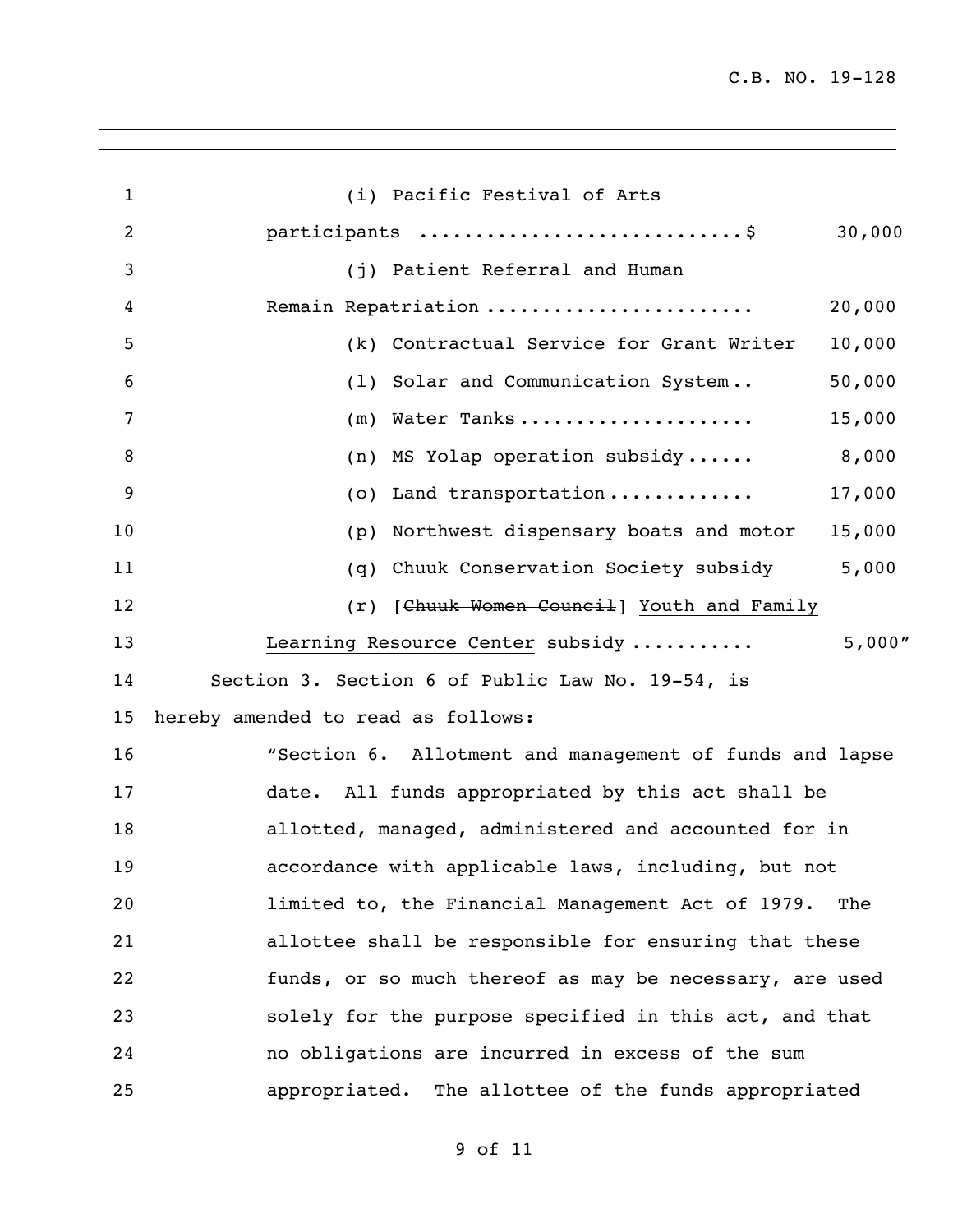| $\mathbf{1}$      | under section 2 of this act shall be the Governor of Yap       |
|-------------------|----------------------------------------------------------------|
| $\overline{c}$    | State. The allottee of funds appropriated under                |
| 3                 | sections 3 and 4 of this act shall be the President of         |
| $\overline{4}$    | the Federated States of Micronesia or his designee;            |
| 5                 | PROVIDED THAT, the allottee of funds appropriated under        |
| 6                 | subsections $3(a)$ , (b), (c), (d), (e), (f), (g), (h),        |
| 7                 | (i), (j), (k), (l), (m), (n), (o), (p), (q), (r), (s),         |
| 8                 | (t), (u) and (v) shall be the Mayor of Lelu Town               |
| 9                 | Government or his designee; the allottee of funds              |
| 10                | appropriated under subsection $4(1)$ shall be the Governor     |
| 11                | of Pohnpei State or his designee; the allottee of funds        |
| $12 \overline{ }$ | appropriated under subsection 4(2) shall be the                |
| 13                | Secretary of the Department of Transportation,                 |
| 14                | Communications and Infrastructure or his designee; the         |
| 15                | allottee of funds appropriated under subsections 4(3)          |
| 16                | (b) and $(d)$ , and $4(4)(k)$ and $(l)$ shall be the Pohnpei   |
| 17                | Transportation Authority (PTA). The allottee of funds          |
| 18                | appropriated under subsection $4(4)(j)$ shall be Pohnpei       |
| 19                | PUC. The allottee of funds appropriated under                  |
| 20                | subsections $5(1)$ , $5(3)$ , $5(4)(e)$ and $5(6)$ of this act |
| 21                | shall be the Governor of Chuuk State or his designee.          |
| 22                | The allottee of funds appropriated under subsection 5(2)       |
| 23                | of this act shall be the Mortlock Islands Development          |
| 24                | Authority. The allottee of funds appropriated under            |
| 25                | subsection 5(4) of this act shall be the Southern              |